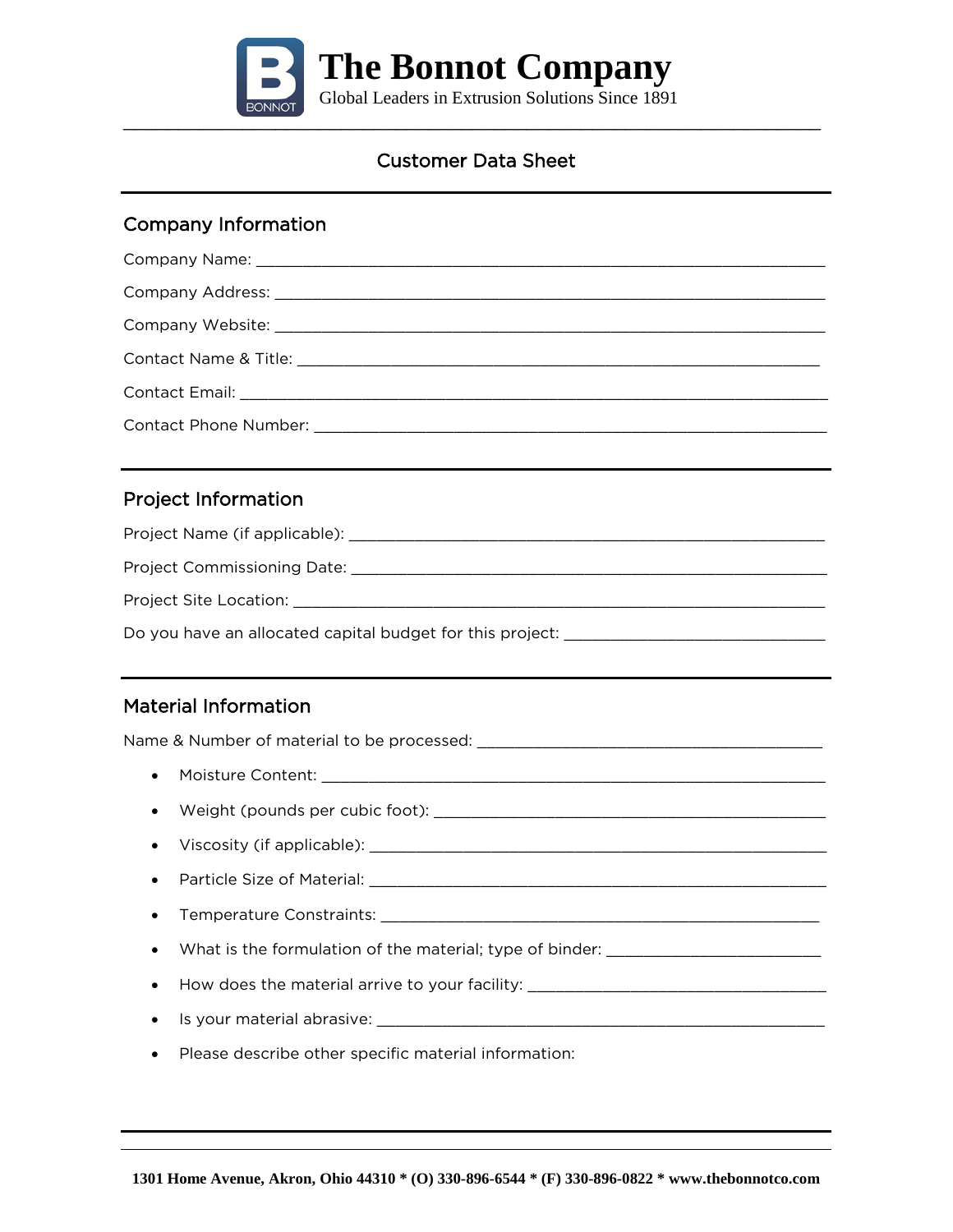

#### Processing Specifications

How many pounds per hour do you want to process: \_\_\_\_\_\_\_\_\_\_\_\_\_\_\_\_\_\_\_\_\_\_\_\_\_\_\_\_\_\_\_ Shape, size, and length the material will be formed to: \_\_\_\_\_\_\_\_\_\_\_\_\_\_\_\_\_\_\_\_\_\_\_\_\_ What is the optimal processing temperature (if known): \_\_\_\_\_\_\_\_\_\_\_\_\_\_\_\_\_\_\_\_\_\_\_\_\_ How many hours per day will the machine operate: \_\_\_\_\_\_\_\_\_\_\_\_\_\_\_\_\_\_\_\_\_\_\_\_\_\_\_\_\_\_\_ What is the size/shape of the feedstock (bale, granular, shards, etc.): \_\_\_\_\_\_\_\_\_\_\_\_\_\_\_\_\_\_ How is the material being mixed prior to extrusion: \_\_\_\_\_\_\_\_\_\_\_\_\_\_\_\_\_\_\_\_\_\_\_\_\_\_\_\_ What type of mixer will be used: \_\_\_\_\_\_\_\_\_\_\_\_\_\_\_\_\_\_\_\_\_\_\_\_\_\_\_\_\_\_\_\_\_\_\_\_\_\_\_\_\_\_\_\_\_\_\_\_ Does the material need to be cut: \_\_\_\_\_\_\_\_\_\_\_\_\_\_\_\_\_\_\_\_\_\_\_\_\_\_\_\_\_\_\_\_\_\_\_\_\_\_\_\_\_\_\_\_\_\_\_ Does the material need to be dried: \_\_\_\_\_\_\_\_\_\_\_\_\_\_\_\_\_\_\_\_\_\_\_\_\_\_\_\_\_\_\_\_\_\_\_\_\_\_\_\_\_\_\_\_\_ Does the product need to be cooled: \_\_\_\_\_\_\_\_\_\_\_\_\_\_\_\_\_\_\_\_\_\_\_\_\_\_\_\_\_\_\_\_\_\_\_\_\_\_\_\_\_\_\_\_ Describe the facility environment (dusty, hot, cold, etc.): \_\_\_\_\_\_\_\_\_\_\_\_\_\_\_\_\_\_\_\_\_ Please describe other specific processing requirements for the machinery:

## Laboratory Testing

| What type of equipment have you used (lab or production): |
|-----------------------------------------------------------|
|                                                           |
|                                                           |
| $\bullet$                                                 |
| Mixer:                                                    |

Please describe other specific lab testing or experimentation: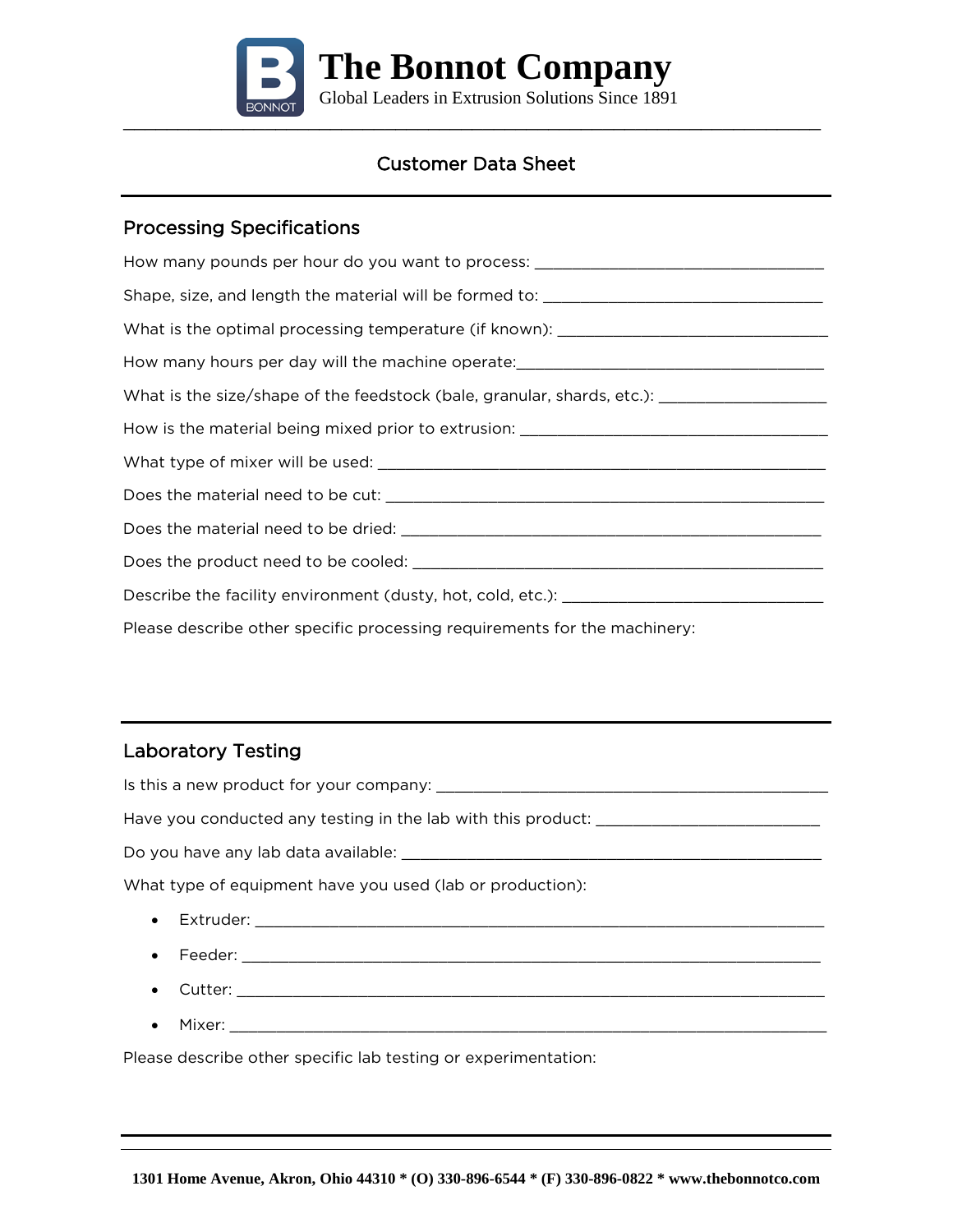

### Engineering/Technical Specifications

\*Please note some information may not be known until further technical conversations with Bonnot Sales/Engineering is complete

| Do you require pressure and/or temperature monitoring: _________________________  |
|-----------------------------------------------------------------------------------|
| Do you require stainless steel contact components: _____________________________  |
| Is your application food, pet food, or pharmaceutical? Type: ____________________ |
| Do you have any special cleaning considerations: _______________________________  |
|                                                                                   |
|                                                                                   |
| Feeding or metering into another piece of equipment: ___________________________  |
| Do you require an adapter piece to connect machinery: __________________________  |
|                                                                                   |
| Type of Paint (std. is enamel) (Enamel, Epoxy, Powder Coating): _________________ |
| Please describe other specific engineering requirements:                          |